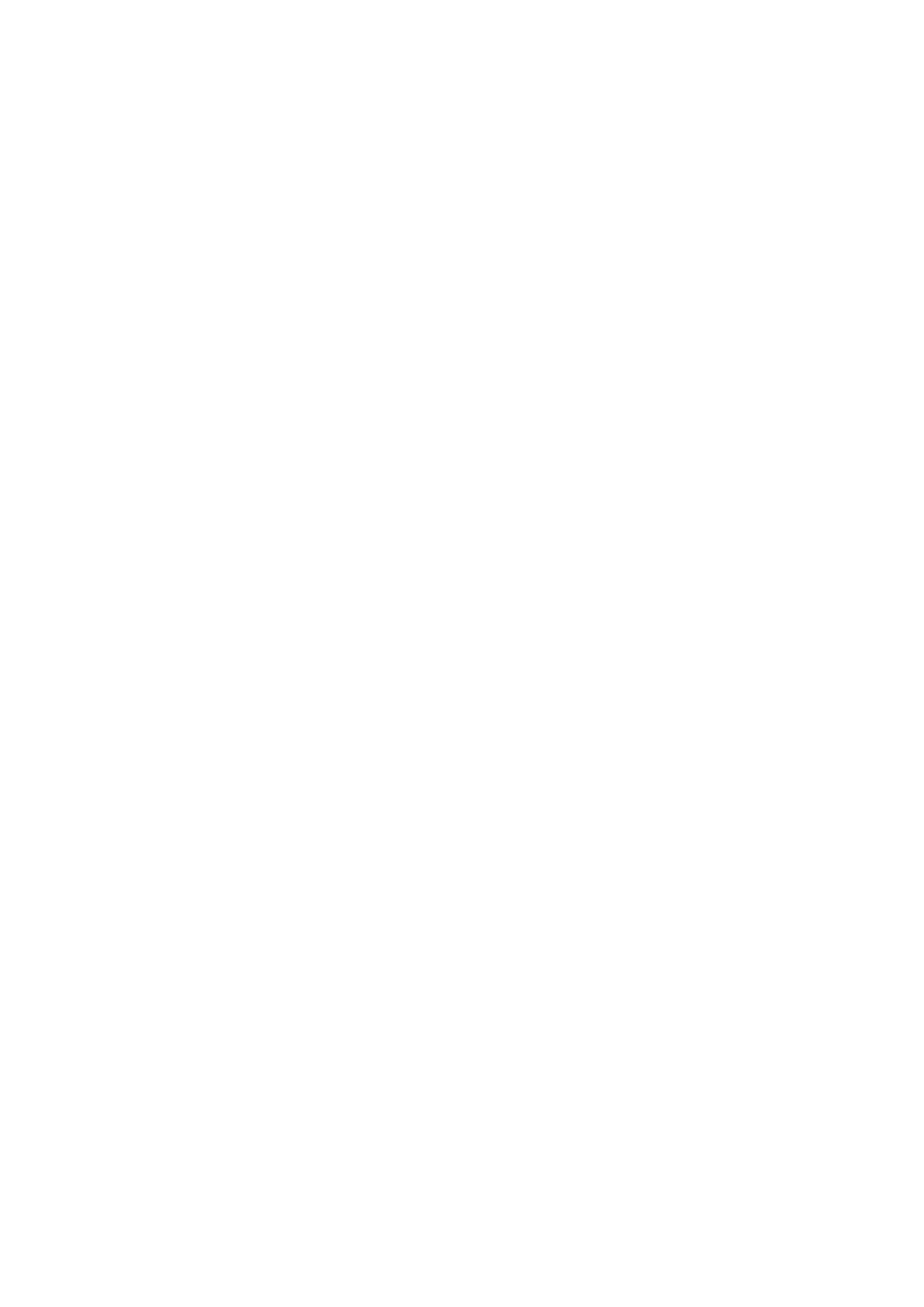# Synchronization Properties in Multimedia Systems

RALF STEINMETZ, MEMBER, IEEE

Abstract-"Multimedia" refers to the integrated generation, representation, processing, storage, and dissemination of independent machine processable information expressed in multiple time dependent and time independent media such as data, graphics, drawings, voice, audio, and video. The availability of the required technologies now and in the future stimulates research and development of products in this area.

"Synchronization" assures a temporal order of events. Synchronization mechanisms are a well-studied topic in the area of operating systems, parallel programming languages, and database technology.

This paper addresses the characteristics of synchronization mechanisms desirable for central and distributed multimedia systems. The concept of "multimedia objects" as components of an object based model for a multimedia system is introduced. The essential new synchronization requirement is restricted blocking together with synchronization features covering real-time aspects. Existing synchronization mechanisms can be altered or new ones defined to meet these requirements.

#### I. INTRODUCTION

HE developments and achievements in the area of

• video technology (such as displays, cameras),

• media dependent compression techniques (e.g., algorithms for 64 kbit/s codecs of moving video signals or the RELP algorithm for voice coding [26]),

• high speed networks (such as optical fibers, broadband ISDN, FDDI [22], QPSX [19]),

· mass storage technology (e.g., optical memories [4],  $[16]$ ,

• processing power (32-bit data bus and address bus as standard, 64-bit wide in the future) and large memories (DRAM's) [24],

· window systems and user interfaces (Presentation Manager, X-Windows, Open Look), and

• hypertext and hypermedia [15]

make the use of different media in a computer environment feasible, now and in the future [18]. These components and media may be used and combined into a multimedia system for a wide range of applications, e.g., advertisement, tutoring, or support of traveling agencies.

This paper refers to "multimedia" as the integrated

The author is with IBM European Networking Center, 6900 Heidelberg, Federal Republic of Germany

IEEE Log Number 8934089.

generation, representation, processing, storage, and dissemination of independent machine processable information expressed by means of multiple time dependent and time independent media. A medium denotes a type of information such as data, graphics, drawings, animation, voice, audio, and video. In audio, video, voice, and animation the information itself may be expressed as a function of time. It has to be pointed out, that these time dependent media take into account the characteristics of isochronous data streams (voice, audio, full-motion video). Text, graphics, and drawings are time independent media.

Consider an application which combines a series of images and speech fragments in order to explain a certain chemical phenomenon in different languages. The user has the additional possibility to speed up (skip the actual image and the respective audio information), slow down (look as long as he wants at the actual image), or repeat the explanation of the actual image. The interaction with the user is done via mouse or keyboard. Without the interaction with the user and the choice of different languages it is just like a slide-show with a tape running and ruling the projector (i.e., synchronizing the images and voice fragments). But the additional possible interactions requires more intelligence of the controlling device/s and fast random access to the stored information. This scenario relies on the independence of the media; e.g., it must be possible to play audio fragments without accessing images.

With this example the requirements regarding the independence, the coexistence, the integration, and the interaction of different media by mutual synchronization in a multimedia environment were outlined.

Another reason for introducing synchronization relates to the different communication paths for different media. Streams which convey data of different media may flow in a distributed environment on different channels or carriers (e.g., transatlantic cable or via satellite) with different propagation properties. Synchronization is required somewhere in the multimedia system nearby the sink of the multimedia streams.

'Synchronization'' makes events happen in a certain time order. "Synchronization" in the context of multimedia refers to the mechanisms used by processes (also specific to multimedia) to coordinate their ordering in the time domain. The access to shared resources enforces exclusion from the resource and schedules access to the resource; i.e., synchronization solves the problems of specifying and controlling joint activity of cooperating

Manuscript received May 29, 1989; revised November 11, 1989. This work was carried out as part of a distributed multimedia system (DMS) project at the IBM European Networking Center in Heidelberg, Federal Republic of Germany. DMS will provide a system interface for multimedia resources in a heterogeneous and distributed environment. This paper was presented in part at the IEEE 5th International Workshop on Telematics, Denver, CO, September 18-21, 1989.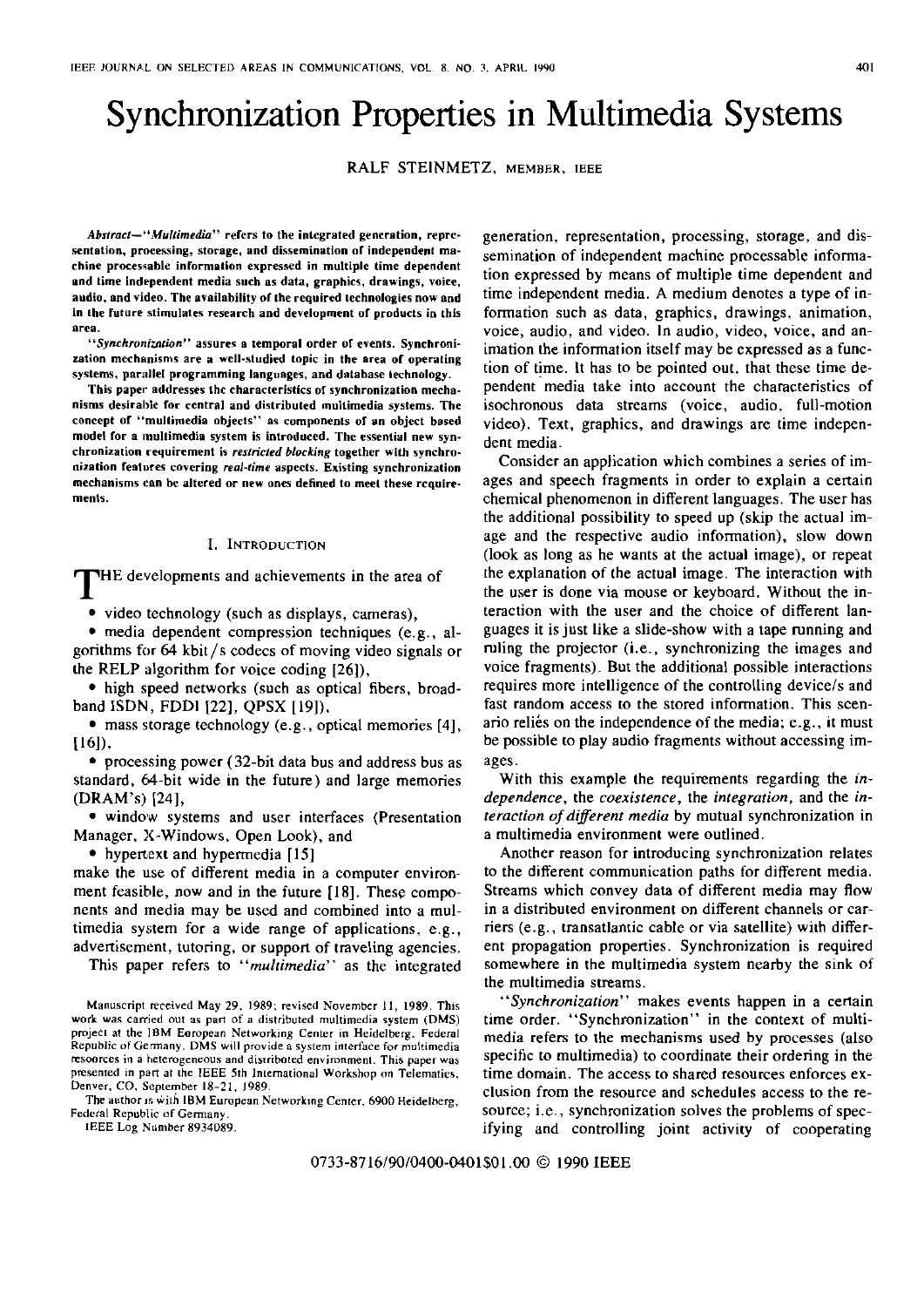processes, and of serialization of concurrent access to shared resources by many pmcesses [17].

Synchronization and communication are often combined, synchronization differs from communication considering the mode of interaction.

"Synchronization" refers to the ordering of processes and their coordinated access to shared resources. It inRuences the behavior of the pmcesses directly. This inRuence can be regarded as a special kind of information. The information transmitted is only the presence, absence. or ordering of pmcesses. We do not claim this to be communication. Because "communication" involves passing information between processes, communication must rely on some kind of synchronization. Therefore, communication involves synchronization.

Communication will not be considered in this paper.

This paper covers distributed as well as central system configurations. Distribution is based on interconnected autonomous information pmcessing nodes. The respective programs on these nodes may cooperate in order to achieve a common goal. Synchronization in a distributed multimedia system imposes further restrictions and problems to be solved. Nevertheless, ail relevant issues of locai and central systems are included. Therefore, we focus on the more general Scenario, a distnbuted envimnment.

The following categories of media integration exist according to [I].

*Intennedia Relationship:* A state transition or activity in one medium affects another medium, e.g., a certain text pattern activates a moving video sequence.

*Media Conversion:* The information contained in one medium is "translated" into information in another medium. The text to speech conversion is an example.

*Media Cooperation* means the simultaneous exchange of infonnation of two or more media such as simultaneous audio and video transmission.

Synchronization is needed for all of the three categories, but to a very different extent. The intemedia relationship and media cooperation refer to the ordering of events and therefore to the basic synchronization. Media conversion involving synchronization as the relation between original and transformed patterns must be implemented using synchronization mechanisms.

The following example (see Fig. 1) shows a video stream generated by a camera, a voice stream generated by a tape recorder, and User interaction(s), which will be synchronized. The voice stream might consist of prerecorded voice fragments as general comments to an experiment of very short duration, e.g., a crash test with cars.

A certain voice fragment comments the technical aspects of crashes. These comments last much longer than the experiment itself. At the end of the video sequence the "multimedia object" related to the video stream wants to synchmnize itself with the multimedia voice object. As the duration of the voice multimedia object is longer than the video sequence a "gap" occurs (see Fig. 2).

Usually no action is performed if processes or activities wait for an event to take place in order to synchronize



**multimedia system.**  Fig. 1. Example showing the elements involved in synchronization in a



Fig. 2. Example of synchronization between two streams. The "gap problem.'

themselves. Such pmcesses and activities are usually suspended. But, what does it mean for multimedia streams to be "suspended"? What happens in the "gap"? The example of Fig. 2 shows a video stream which is to be synchronized with voice fragments. The video stream must "wait" for the voice stream. When the voice stream is ready for synchronization a "signal" is sent to the synchronization mechanism or directly to the video stream. Immediately, both streams continue to flow. But it has to be defined what will happen during the "gap" on the video monitor. The consideration of time dependent media in the context of synchronization requires the execution of actions, while a pmcess or stream is waiting for a synchronization event. In our example, an immediate solution to the "gap problem" is to display the last picture of the video sequence. Certainly this is media, system, and device dependent. A more general solution called *"restricted blocking,"* which also enables the specification and execution of other operations than the display of the last picture, is presented in this paper.

The most common way of presenting and discussing synchronization, usually combined with communication, is done by means of the existing copcepts like: busy waiting, semaphore, monitor, message, remote procedure call. This paper follows a more fundamental approach by *clas*sifying the essential characteristics of synchronization. The classification is based on the synchronization characteristics in the context of operating systems and parallel programming languages. The scope is enhanced by multimedia specific requirements. The development of synchronization mechanisms for distnbuted multimedia sys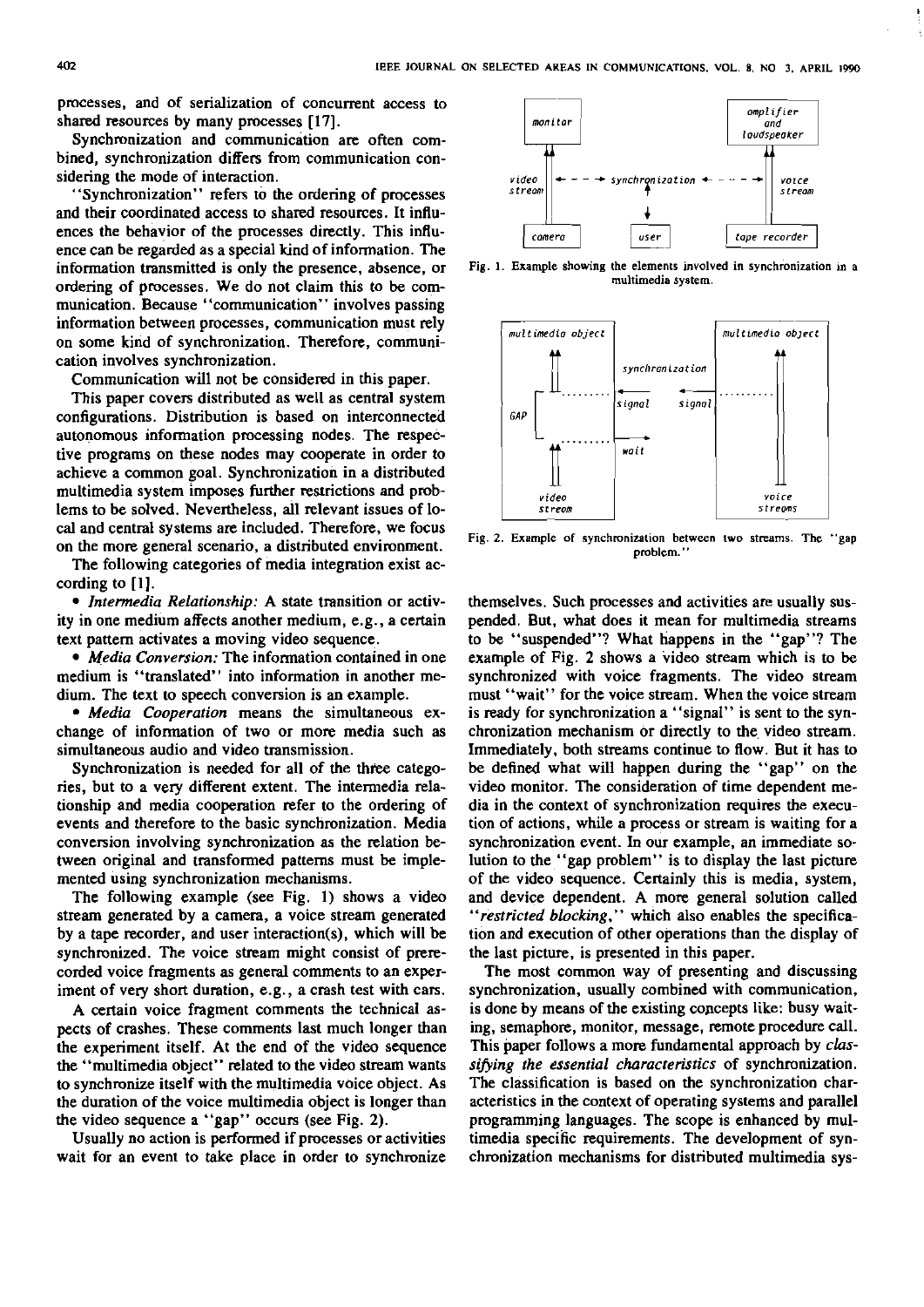tems must consider/incorporate these basic properties specific to multimedia outlined in this paper.

In this paper existing and new synchronization characteristics are presented. Special emphasis is placed on the incorporation of inherent multimedia features, rather than presenting new or enhanced interaction or synchronization mechanisms.

This paper covers synchronization in the context of operating systems and concurrent languages. It does not approach synchronization as understood by transaction in database environment (e.g., exclusive or share locks, and restart as concurrency control mechanism).

The following chapter defines an object-based model for a multimedia system, which is relevant for further discussions. In the next chapter, a classification of the characteristics of synchronization is presented. New requirements of multimedia environments are identified. The resulting enhancements to address the new requirements are described in detail in the following chapter. In the conclusion, the relevance of the achieved results is formulated showing the direction of further work to be carried out. The Appendix completes the classification scheme. An overview of the characteristics of the specification, creation and lifetime of objects is presented.

### 11. AN OBIECT-BASED MODEL OF A MULTIMEDIA **SYSTEM**

This chapter presents and defines the elements for describing "synchronization." These will be used throughout the paper.

Usually an object is represented by the interface and not by intemal details. Nevertheless, for didactical purposes in this paper the description and the related pictures of multimedia objects will be shown as composed of particular elemenits. The actual implementation may differ from this description. It is not the aim to imply a specific implementation at this level of discussion.

An object based model of a multimedia system-a *Multimedia Object System* is presented below (see Fig. 3). Only such components of a multimedia system which are essential for the discussion of synchronization are included in tbis model. These are as follows.

• *Activities:* Sequential unit of execution.

*Multimedia Objects:* Sequential unit of execution combined with data specific to particular medium or media.

*Interactions:* Relationship between activities and rnultimedia objects.

Activities and multimedia objects are the active components of the system. They are the *objects* of the system. An object is an element of information processing, whose state can orily be retrieved and influenced by a well defined set of operations called *merhods.* An object can be created and has a lifetime.

The interactions between objects involve synchronization. Objecits execute *synchronizing operations* in order to assure a temporal order of events. The execution of cooperating synchronizing operations is called a *synchro-*



**Fig. 3. Multimedia Objeel System** 





*nizing event* (see Fig. *4);* i.e., it indicates the action of synchronization of objects at a certain point in the list of consecutive actions of the multimedia activity or the activity, respectively.

Multimedia objects interact with other objects. Up to a certain extent they execute synchronizing operations as regular pmcesses do. The required enhancements will be presented in Section **1V.** 

A multimedia object consists of the following.

The *Multimedia Stream:* The data specific for one or more media (e.g., sampled voice items or images as part of a full-motion video object) and

The *Multimedia Activity:* The persistent information of the multimedia object and its behavior (e.g., characteristics of a surveillance camera with association to the allowed methods such as move or zoom). This is the activity of a muttimedia object.

Multimedia objects could have the attributes outlined in the following paragraphs.

1) A multimedia object may contain synchronizing operations. This information about the synchronizing events comprises

 $\bullet$  the involved partner(s), i.e., other object(s) or intermediate elements like a channel in **CSP** [14],

• the type of synchronization such as blocking or nonblocking,

 $\bullet$  the determination of the release mechanism (e.g., cettain picture of a series of images or a function of time).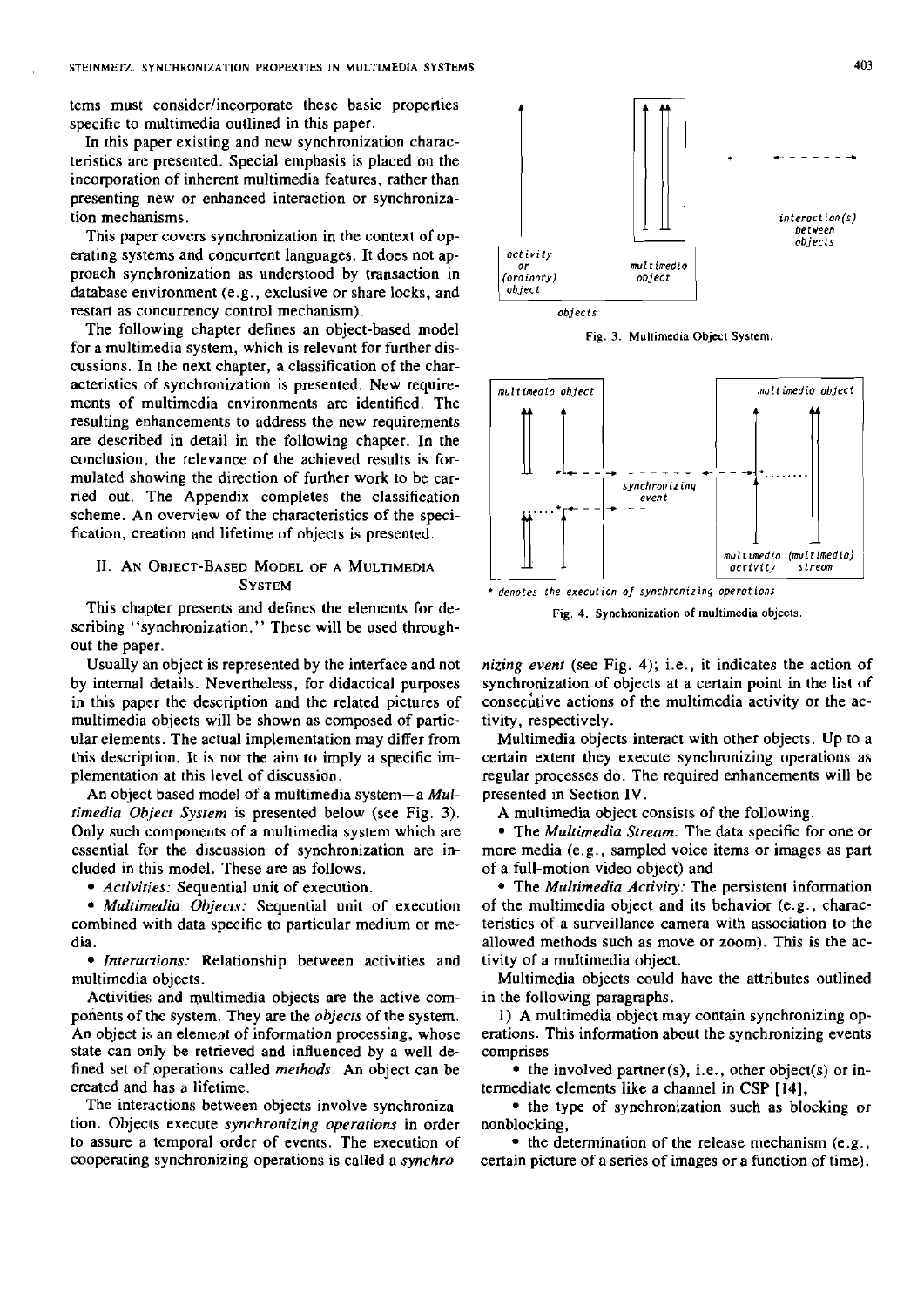2) Information about the synchronization operations can be retrieved and changed (according to the access rights) by other objects. It comprises the ability to

• retrieve all information about the own synchronizing events. Queries may address synchronizing events involving the object itself in the past, present, or even future:

• add synchronizing operations,

- change synchronizing operations.
- delete synchronizing operations, and

suspend synchronizing operations for some time or for the object lifetime.

3) A central, global object called "synchronization manager" may impose synchronization on objects. The existence of such a controlling instance is a typical feature of local interactive tutoring Systems. The synchronization manager activates the objects involved and imposes synchronization. The type of synchronization and the release mechanisms are sent as part of the information to the objects or are imposed on them from outside.

A good example is a tutoring system which interacts with a student. It may involve pictures, moving video and voice. A control program defines the finite states and possible moves to new states, with activation and deactivation of the media.

lmposing synchronization (i.e., the existence of a global controlling instance) simplifies the programming of applications involving mainly local controlling features. An example is a simple tutoring system with one user. But it does not solve all synchronization problems in the most elegant and effective way, especially those between many distributed partners.

4) Multimedia objects may synchronize with other multimedia objects directly. No global instance is required. Direct synchronization may be the basis for the synchronization imposed by a controlling instance, as outlined in the preceding paragraph.

5) Multimedia objects may contain information about the medium itself, the medium type, and/or the device involved.

Consider audio signals: The respective multimedia objects should provide a method to measure the volume of the signal. This would facilitate writing a realtime conference application. In this application the algorithm for resource allocation of a common audio output device relies on the speaker with the loudest recently spoken words.

6) Multimedia objects may exist in a local and in a distributed environment.

Finishing the description of the attributes of multimedia objects it has to be remarked, that this model is also suitable for analyzing and describing communication as interaction between the objects.

Up to now the description of the components of a multimedia object refers to a single multimedia activity and a single multimedia stream. This notion can be extended to a single multimedia activity and many multimedia streams. The relationship between different multimedia streams inside a multimedia object is fixed; i.e., further synchronization is neither necessary nor possible (see Fig. **5).** 

A video tape containing voice and moving video signals does not need synchronization if the sound and the video are played physically close to the VCR. The respective multimedia object comprises one activity and two multimedia streams (voice and video). Consider a text mixed with a moving video and stored together on an optical videodisk. The respective multimedia object contains a single activity, the text, and the movie. The text and the video might not even be possible to separate.

### 111. BASIC SYNCHRONIZATION CHARACTERISTICS

Objects interact in order to reach one or many common goals. The interaction involves synchronization of the components by applying cenain synchronization mechanisms. "Synchronization" can be characterized according to the criteria discussed in this section (part of them are discussed in [2]. e.g.). The presented characteristics are derived from conventional synchronization and communication mechanisms such as semaphore, monitor, or RPC. To the knowledge of the author such a complete and fundamental taxonomy of basic characteristics has not been presented before. Some useful and necessary extensions especially for multimedia are identified and explained in this chapter.

The definition and elaboration of appropriate synchronization mechanisms require a selection between different propenies of 8 basic characteristics. First, we Want to outline some propenies of the these characteristics by means of an example.

Consider the synchronization mechanism of CSP with the concept of a rendezvous. It is expressed by input operations (denoted by a question mark after the name of the channel) and output operations (denoted by an exclamation mark after the name of the channel) on a channel.

In the following example two parallel processes communicate via the channel 'comm':

 $[ \dots; \text{comm} ? x; \dots] \dots; \text{comm} ! a; \dots].$ 

The first process to reach the communication statement is blocked and waits for the panner. When the second process reaches the communication statement the value of 'a' is assigned to ' $x$ ' and both processes proceed.

The 8 characteristics of synchronization in CSP have the following propenies.

1) There are always two processes involved as a pointto-point connection.

2) These processcs know an intermediate object (the channel attached to both) as means of synchronization.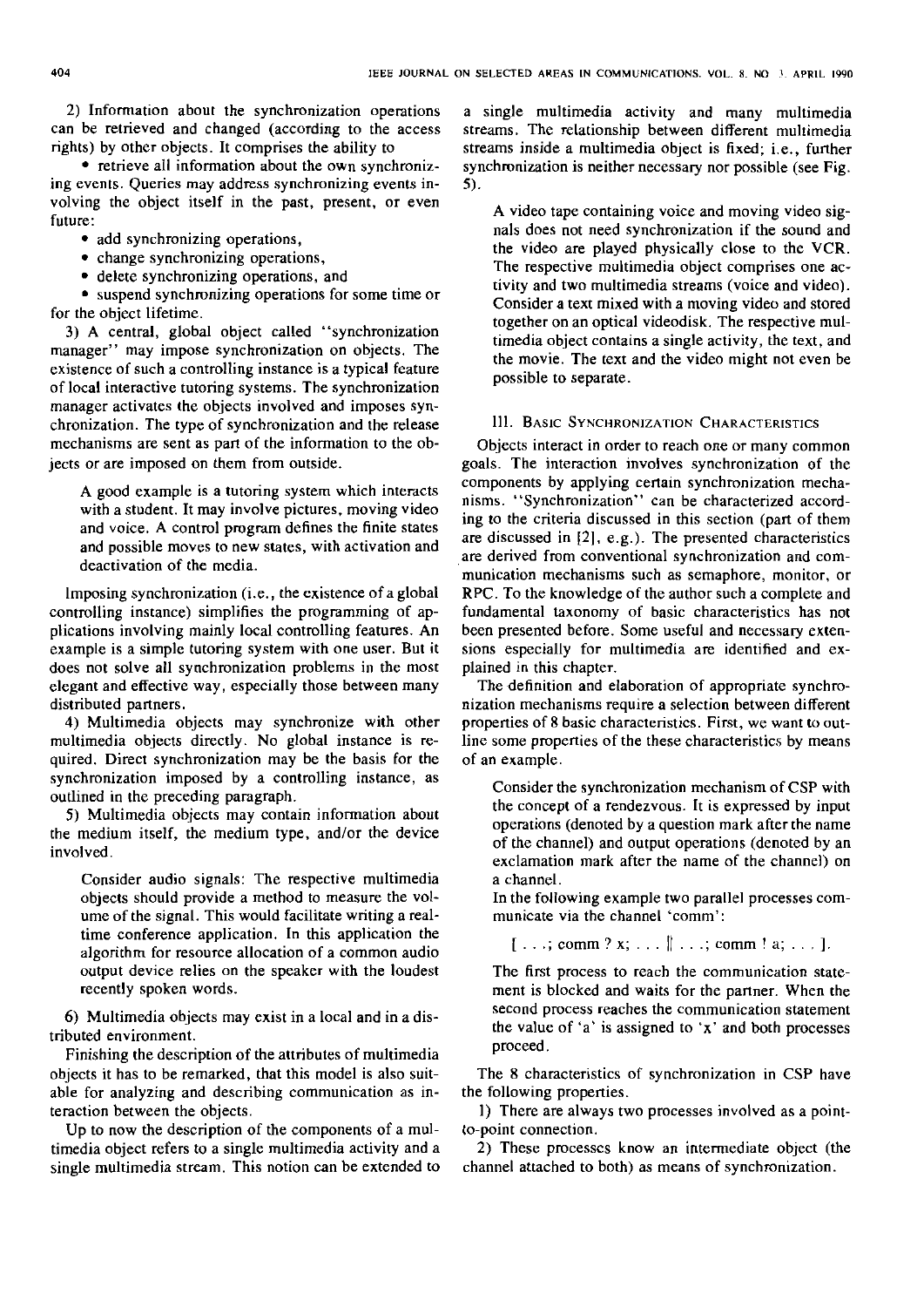

Fig. 5. Multimedia objects with more than one stream.

3) The first process waiting to communicate/synchronize is blocked.

4) A pnocess waiiing for a synchronization event cannot be preempted.

5) Many synchronizing events can be "combined" by an alternative guarded command.

 $6)$  In the alternative guarded command the choice between different possible synchronization events is predefined as nondeterministic.

7) The relation between both processes is symmetric.

8) No real-time aspecis are considered.

The basic synchronization characteristics of object interactions are the number of involved objects, the naming, the behavior of individual objects while waiting for synchronization, the influence of those objects on others already synchronizing, if more than two objects are allowed to combine many synchronization events, to order synchronization events, the relationship between the interacting cibjects and the coverage of real-time aspects (Table I):

1) The first characterization item concerns the number of involved objects.

• The synchronization of two objects is fundamental to all synchronization concepts. This is a 1 to 1 relationship.

• The synchronization of more than two objects with respect to one other object covers the "one to many" and "many to one" relations.

If communication is involved in the interaction "one to many" and "many to one" should be differentiated: "many to one" identifies the relation between one server and many clients; whereas "one to many" (multicasting or broadcasting) is used by a single object to notify some  $condition(s)$  to other objects.

Given a concurrent slide show (every slide is a monitor showing still images) all monitors are arranged as an iwo-dimensional array in front of the students. At a certain point a large picture will be shown. Every monitor displays pari of the picture. The whole picture has to appear simultaneously with the creation of a multimedia object with a voice stream. In this situation the programmed relation between a single voice multimedia object and many image multimedia objects is "one to many."

TABLE **l**  SUMMARIZED BASIC SYNCHRONIZATION CHARACTERISTICS

| characterístics                                                                           |                            |                             | attributes                           |                                                                     |                   |                                                                     |
|-------------------------------------------------------------------------------------------|----------------------------|-----------------------------|--------------------------------------|---------------------------------------------------------------------|-------------------|---------------------------------------------------------------------|
| number of involved<br>objects                                                             | 2 objects:<br>one to one'  |                             | 'one to<br>many'. 'many<br>to one'   |                                                                     | 'many to<br>many' |                                                                     |
| behavior of individual<br>objects waiting for<br>synchronization events                   | blocking                   | non-blocking                |                                      | 'Restricted<br>Blocking' for<br>multimedia<br>objects re-<br>auirea |                   |                                                                     |
| naming of interacting<br>object(s)                                                        | direct naming              |                             | Non-direct naming                    |                                                                     |                   |                                                                     |
| influence on other ob-<br>iects already synchro-<br>nízing                                | influence                  |                             | no influence                         |                                                                     |                   |                                                                     |
| combination of many<br>synchronization events                                             | no com-<br>bination        |                             | combina-<br>Jion at<br>receiver      | combina-<br>tion at<br>sender                                       |                   | combina-<br>tion at<br>the re-<br>ceiver<br>and at<br>the<br>sender |
| order the executed<br>synchronization oper-<br>ations of many syn-<br>chronization events | prede-<br>fined or-<br>der | prior-<br>itized or-<br>der |                                      | condi-<br>tional or-<br>der                                         |                   | prior-<br>itized<br>and con-<br>ditional<br>arder                   |
| relationship between<br>interacting objects                                               | symmetric                  |                             | asymmetric                           |                                                                     |                   |                                                                     |
| real-time aspects                                                                         | not considered             |                             | required for multime-<br>dia objects |                                                                     |                   |                                                                     |

The last case involves synchronization of more than two multimedia objects in a "many to many" fashion. But, up to now it is not obvious if this is relevant in the multimedia synchronization environment.

2) The naming of interacting object(s) refers to the manner of referencing the involved synchronization mechanisms or objects.

• In a direct naming convention the involved objects must be referenced directly by others. This implies the availability of knowledge about the involved objects (also in a client server model). Therefore, ii is usually easier to venfy the system behavior in a direct naming mechanism than in the indireci. Problems arise if the system configuration changes dynamically or objects are created at runtime.

• Indirect naming means naming of intermediary, partner element(s) such as a mailbox. An object does not refer to another object directly. The interacting objects do not need to know the object with which to synchronize. A semaphore belongs to this category.

3) The behavior of individual objects waiting for synchronization events covers blocking aspects. This is similar to the behavior of a transaction which attempts to lock objects already locked. It must either wait, abori itself or preempt the other transaction(s) involved.

**•** The nonblocking behavior would never force synchronization. But, it could allow the retrieval of information about cooperating objects such as "is another object in a specific state?".

A message passing concept with a mailbox has a nonblocking characteristic.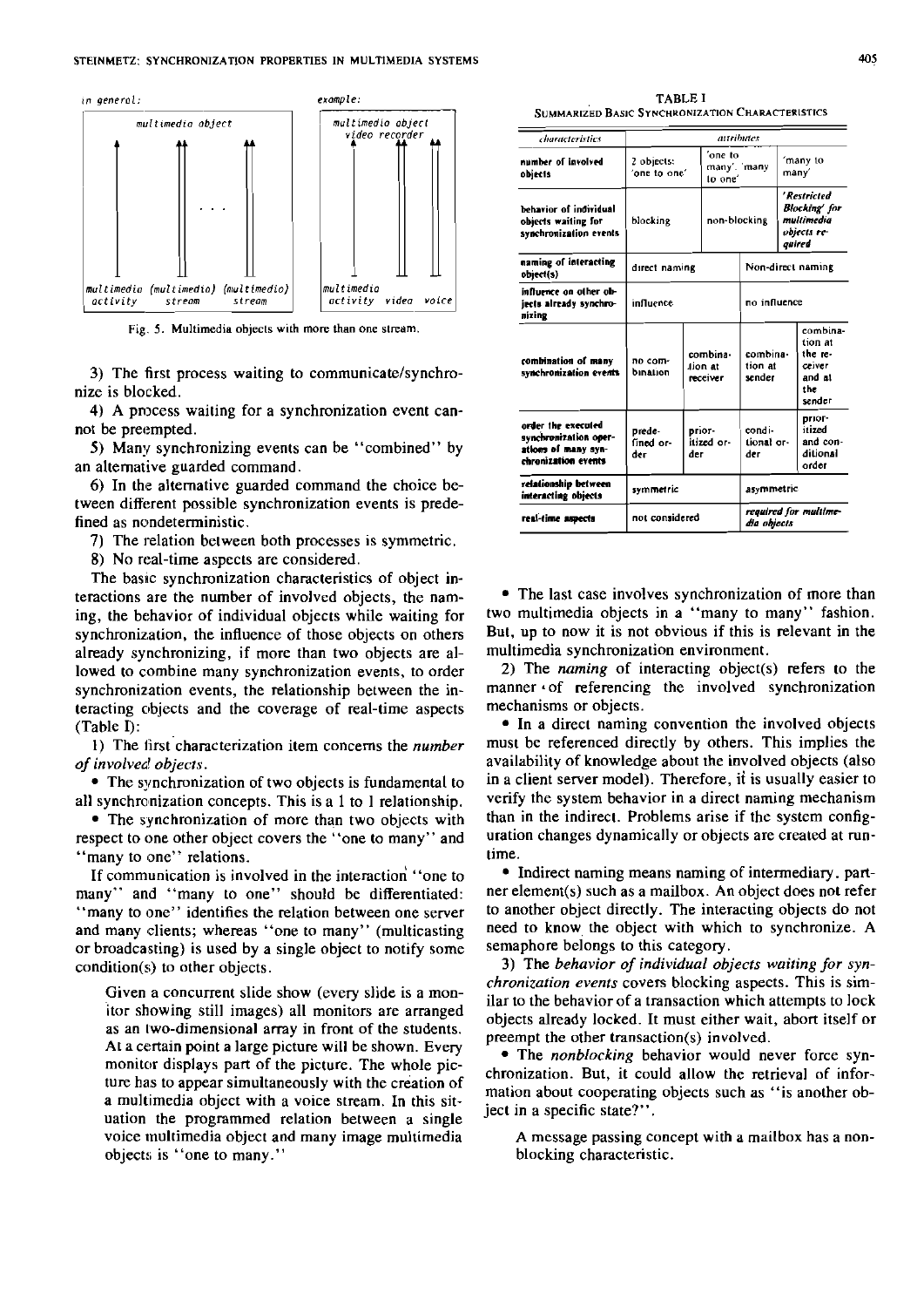An object waiting for a synchronization event may be **blocked:** 

Consider the example of displaying an image of a fossil animal and add some explanatory text. The multimedia objects are the display of the image and the display of ihe text. Let the iext object invoke a synchronization operation. For didactical purposes the image should he displayed before the text. Otherwise, the text would perhaps appear on top of another not convenient piciure. The resource delivering the text is ready before the image may be reirieved from a central server. In this case, the object which generates the text (it might be the device driver or the multimedia object itself) must be blocked until the image object is ready to synchronize.

In ihe multimedia context it has to be defined what it meant by blocking a muliimedia stream. A blocked fullmotion video stream couId mean to display the last image for the time of being blocked. If a voice stream is blocked, then no voice signal has to be played. Certainly, this definition depends on the hardware and system software. For displaying the last image of a full-motion video, a video image store is necessary (see Fig. 12). For a more general approach see "restricted blocking."

**Resrricred blocking** is a new behavioral concept required for some multimedia applications.

If processes wait for an event to take place in order to synchronize, then no action may be performed. Such processes may be suspended. What does this mean for a multimedia object? One alternative is that the multimedia stream should not be stopped. The concept of "restricted blocking" allows an exact definition of the behavior of the stream(s) while waiting for a synchronization event. This concept is explained in the following chapter dealing with the peculiarities for multimedia.

4) Individual objects to be synchronized may or may not have **inpuence on orher objects synchronizing a1 ready.** This can occur if more than two objects are allowed to be involved in a synchronization event.

• The influence on other involved objects may lead to the preemption of the other objects. As a consequence the object itself never becomes blocked. This feature is common in a database environment and low level system programming. It can also be Seen as nonmaskable intempt.

• The usual behavior of synchronization mechanisms allows no influence of an object waiting to synchronize on those already synchronizing.

5) The involvement or **cornbination of many synchronizarion events** refers to a selective synchronization.

There might be **no cornbination** of synchronization events defined at all. As a consequence for blocking mechanisms it is not possible to ask if the other object is ready for synchronization. In CSP without alternative guarded commands this would be the case. In a messagebased communication environment this could mean the absence of "just look if a message is there, and if there is none then go on."

• If a *combination for receivers* (servers) may be defined, then receiving objects may wait on synchronization with multiple others. The select statement of ADA is an example.

If a **cornbinarion for sender** (client) may be defined, then sending objects may waii on synchronization with multiple others. Remark: Pure synchronization does not distinguish between sender and receiver or client and server, i.e., this and the preceding paragraph describe the Same feature.

• The *combination at the receiver* (server) and at the **sender** (client) serves as basis for symmetrical relationship between the objects. **A** typical example is the alternative guarded command **([8]** and [I3]).

6) The possibility to **order** the executed synchronization operations of many synchronization events is another classification item. If two or more synchronization operations are combined by some kind of relation the order may be specified in which such interactions should take place. This issue is similar to the ordering of process interaction requests  $(12)$ .

A **predefined order** can not be altered by the programmer or user  $(e.g., it may be FIFO type or even non$ deterministic).

E.g.: CSP dlows a nondeterministic selection between alternative guards. No ordering between the synchronized processes is imposed.

Considering synchronization/communication in SDL [27] by signals a predefined FIFO queue organization at the receiver is specified.

**Prioritized order** means the influence of synchronization by attaching priorities io different synchronization events or objects.

In the following example of Concurrent C [ll] the expression "prio" is evaluated for all outstanding synchronization calIs and the call with the minimal value is accepted:

accept **name-of-outstanding-transaction** (paraml, param2,  $\ldots$ ) by (prio)

• A *conditioned order* is more flexible than the prioritized:

Concurrent C allows a condition "cond" involving the Parameters "paraml," "param2," . . . to be evaluated (see the following example). The first outstanding call where the condition 'cond' is tme is accepted (i.e.. the synchronizatioh event occurs).

accept **name-of-outstanding-transaction** (param I, param2, . . . ) suchthat (cond).

. . .

**Prioritized and conditional order** may be combined.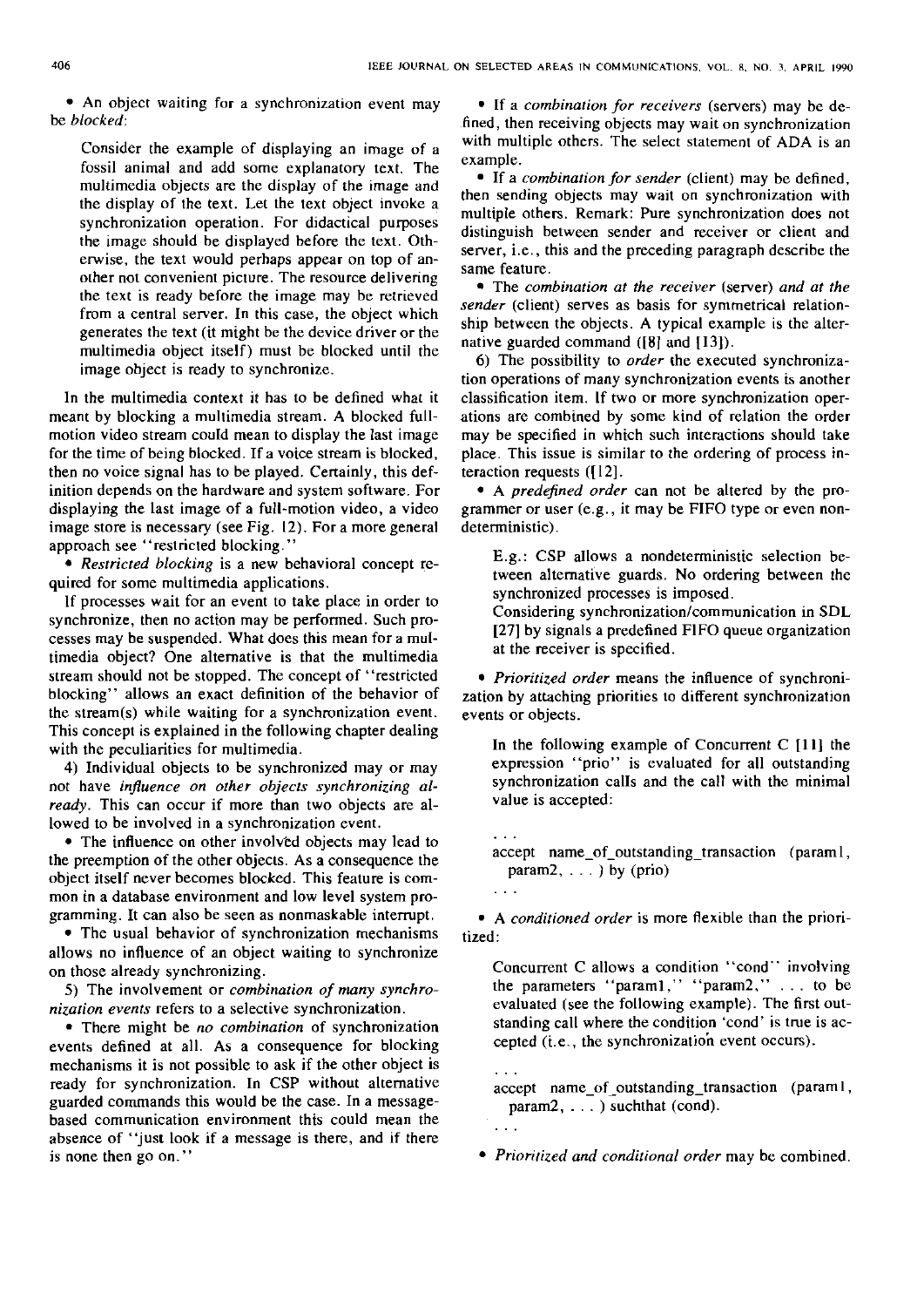7) The *relationship between interacting objects* can be *symmetric* or *usymmetric.* Different symmetric or asymmetric relationships between calling and called parties can be distinguished.

• The most frequent known aspect relates to the naming of objects.

Consider the rendezvous in ADA: The calling "client" task must name the called "server" task. The server task identifies the entry points by accept Statements without identifying the calling task.

In contrast processes synchronizing on the basis of the rendezvous of CSP explicitly name each other and no ditierences exist beiween calling and called process/object naming.

Another aspect of asymmetry is, e.g., the ability to serve as a guard (see  $[10]$ ).

Consider ADA again: The server task has the ability to specify a guard by the select Statement. There is no such feature supported by the calling task.

The input and output operation of CSP both allow guards.

• An asymmetric relationship exists if the state of interacting activities or objects is blocked, nonblocking or restricted blocked depending on calling or being called.

An example for asymmetric relation in this context is SDL. In SDL the process instance sending a signal is never blocked. the process expecting a signal may be blocked.

Synchronizing by semaphores is completely symmetric: calling and called activities may be blocked.

8) Synchronization may or may not involve *real-time aspecrs* as part of the mechanisms.

• Most of the known principles of synchronization and communication have *no real-time aspects*.

As multimedia deals wiih data streams conveying information to be passed in real-time  $(e.g., voice)$  the synchronization of such elements incorporates *real-time* features. See next chapter for details.

Synchronization can also cover other aspects not to be considered in this paper such as the synchronization of video images at composite video signals level. These features are assumed to be done by the hardware of the respective devices and are not relevant for synchronization in our context. All discussed items are summarized in Table l.

## IV. ENHANCEMENTS FOR MULTIMEDIA

The discussion of ihe basic properties of synchronization mechanisms revealed iwo items necessary in the multimedia context. "Restricted blocking" and real-time aspects. Synchronization in multimedia systems can be discussed at the level where the synchronization entity is a bit or byte, rather than a whole picture or text paragraph. Then "continuous synchronization" may be introduced.

### *A. Restricted Blocking*

*Restricted blocking* is a new behavioral concept required for some multimedia applications.

If pmcesses wait for an event to take place in order to synchronize no action may be performed. Such processes are usually suspended. What does this mean for a multimedia object?

The first multimedia object executing a synchronization operation waits for the synchronization event because the synchronizing condition fails. In this sense the object is blocked. While waiting ihe multimedia object is not suspended, it performs an alternative action. This action is aborted as soon as the synchronizing condition rises.

The multimedia object is composed of the multimedia activity and the multimedia stream. The respective multimedia activity may be suspended. If the multimedia object is blocked, then the muliimedia stream may be stopped. There may be no video signal and no audio signal. But sometimes there should be a muliimedia stream to fill the gap (see Fig. 2).

In the video context the stream to fill the gap may be the last picture or a (moving) video. The video signal can either be derived from the same source as where the stream originated before the execution of the synchronization operation, or ii can be derived from an alternative source.

Without restricted blocking the solution of blocking multimedia streams for short-time duration is device and media dependent. A short-time duration refers typically to about a few milliseconds. Transient objects coniain a stream, which are not retrieved from a store. The source of such a stream may be a camera or a micmphone. As shown in Table II such a stream would continue to flow even if the respective activiiy of the multimedia object is blocked.

A persistent object or details of such an object can be retrieved from a storage. Therefore, it becomes possible to display the last piciure (see Table 111) again. A transient object can be stored in a buffer and becomes then, up io a certain extent a persistent object. A long-term gap lasts typically longer than a few seconds. Such a gap is usually filled explicitly by a stream, i.e., ihe programmer implemented a dedicated solution. This is also included in "restricted blocking."

A medium and device dependent amount of buffer storage is required to allow a flexible implementation of the restricted blocking concept. The largest amount of memory is needed for full-moiion video. If a video stream has to be synchronized due to different delays of different medium transmission channels some images might be stored. This synchronization issue may be part of the transport protocol [23]. In the case of full-motion video always the last image should be stored. According to the CCIR-601 coding standard about 1 Mbyte of storage is required:

 $(13.5 \text{ MHz} + 6.75 \text{ MHz} + 6.75 \text{ MHz})$ 

 $* 8 \text{ bit}/8 \text{ bit}/\text{byte}/25 \text{ images/s} = 1.08 \text{ Mbyte}.$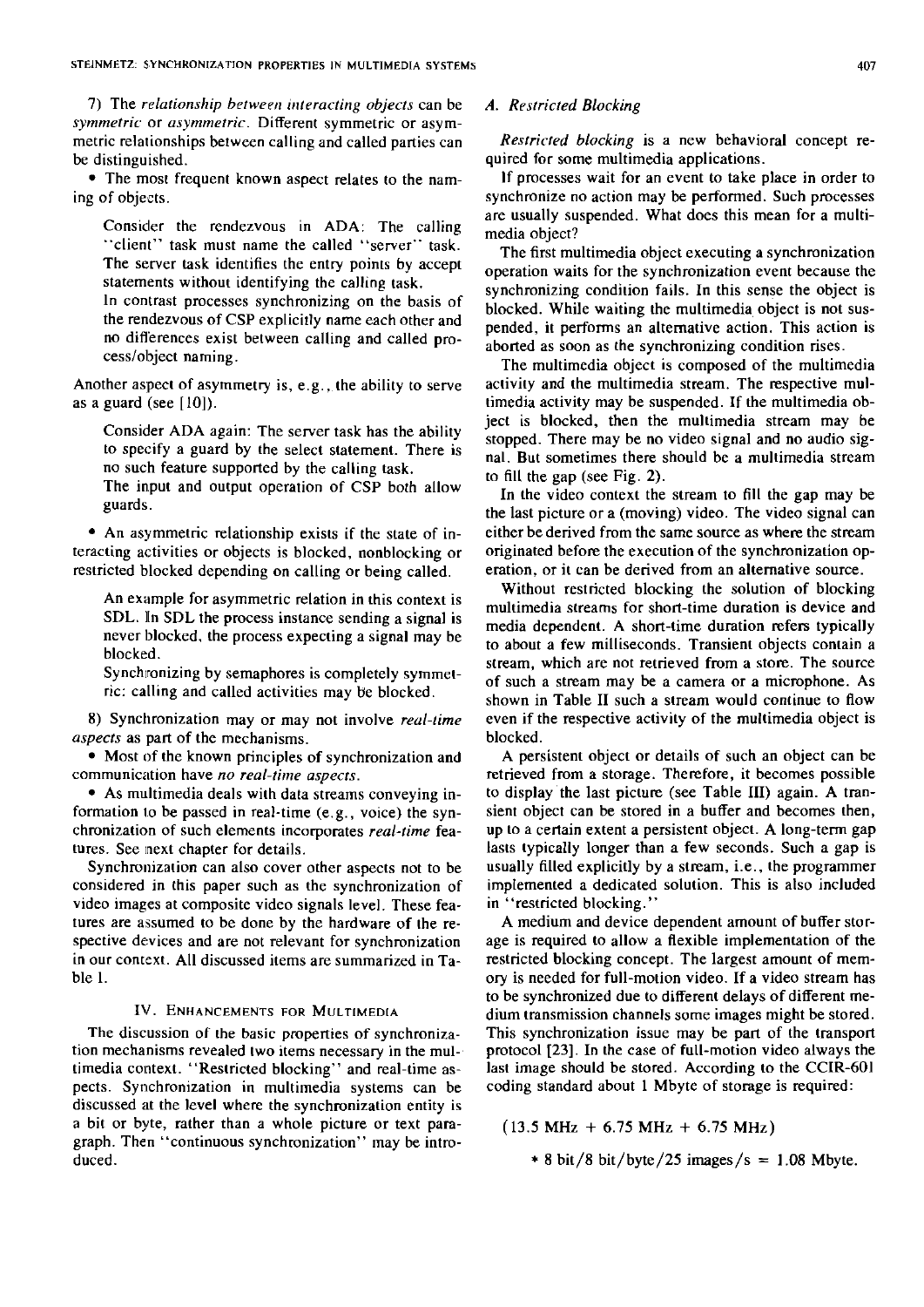**TABLE II EXAMPLES OF TRANSIENT STREAMS** 

| medium                      | device     | behavior of individual<br>unjects waiting for<br>synchronization events |  |
|-----------------------------|------------|-------------------------------------------------------------------------|--|
| acustic: andio              | microphone | non-blocking                                                            |  |
| vimal: full-motion<br>video | camera     | non-blocking                                                            |  |

**TABLE III EXAMPLES OF PERSISTENT STREAMS** 

| medium                       | device        | behavior of individual<br>objects waiting for<br>synchronization events    |  |  |
|------------------------------|---------------|----------------------------------------------------------------------------|--|--|
| acustic: sodio               | <b>CD ROM</b> | blocking: no signal<br>delivered from source                               |  |  |
| visual: full-motion<br>video | <b>VCR</b>    | blocking: no signal<br>delivered from source<br>or<br>last image displayed |  |  |

The following program shows a synchronization between an object showing full-motion video and audio signal about a physical experiment. If object  $A$  (full-motion video) reaches first the synchronization point the last image shown will be displayed. Alternatively if the audio object executes the synchronization operation first then some music will be played.

| program of object $A$ :    | program of object $B$ : |
|----------------------------|-------------------------|
| -- full-motion video       | -- audio                |
| from WORM                  | from CD-ROM             |
| display (experiment_fluid) | play (experiment_fluid) |
|                            |                         |
| <b>SYNCHRONIZE</b>         | <b>SYNCHRONIZE</b>      |
| WITH object $B$            | WITH object_A           |
| AT end                     | AT end                  |
| <b>MODE</b>                | <b>MODE</b>             |
| restricted_blocking        | restricted_blocking     |
| WHILE WAITING              | WHILE_WAITING           |
| display_last_image         | play (music Bach)       |
|                            |                         |

The Fig. 6 sketches the alternative where the movie showing the water is displayed while waiting for the audio signal.

If two or more media are combined in a multimedia object, the behavior for each of them individually or together has to be defined in the "WHILE\_WAITING" section. It has to be pointed out that this is not busy waiting. The object terminates the alternative WHILE-WAITING section if the synchronization rises. This operation is initiated by the system and not by the object itself as it would happen in a busy waiting fashion.

#### **B.** Real-Time Basic Synchronization Semantics

The synchronization of multimedia objects may be "optimal," "good," "acceptable," or even perhaps "not tolerable." This depends on the characteristics of the streams involved, the actual application or system program, and the time relation between the involved exe-



cuted synchronization operations. There has been no need to incorporate this feature into the semantics of "process" synchronization" in the operating systems environment if multimedia is not part of the system.

The event stamp (see Fig. 7) is defined as a point of synchronization in the execution of a synchronization operation by an object. It must occur within the lifetime of an object.

A synchronization event relates to at least two event stamps of different objects. In the general case the event stamps may be anywhere in the lifetime of the objects (see Fig. 8).

Within the lifetime of the object there are two special locations of an event stamp.

• The event stamp is the creation point of the object.

• The event stamp is the end of the lifetime of the object.

If the event stamp on both objects are placed at the beginning, the synchronization is called "parallel" or 'simultaneous'' (sec Fig. 9)  $[6]$ ,  $[20]$ .

If the event stamp of one object occurs at the beginning and the other at the end the synchronization is called "serial" or "sequential" (see Fig. 10), it can be viewed as a kind of concatenation [6], [20].

The synchronization and communication mechanisms used in the operating system environment usually do not support time functions. Therefore, nothing is said about the "delay" between two event stamps to be synchronized. The situation differs completely in the multimedia context,  $e, g, \ldots$ , it matters if the comment related to an event shown as moving pictures is delayed too much. Experiments at CCETT (France) have shown, that some applications require picture and sound to be synchronized within around  $150$  ms  $[6]$ .

Concerning the delay the following terms of multimedia object relations are introduced.

• Timemin is the minimal acceptable delay between two synchronizing event stamps. The usual parameter is "0."

E.g., timemin (event-stamp-A, event-stamp-B) =  $n$  ms is read as the minimal delay of event-stamp-A with respect to event-stamp- $B$  is  $n$  ms.

• Timeave is the ideal delay between synchronizing event stamps; i.e., the second synchronization event stamp should be as close as possible to timeave, it might happen before or after timeave. Usually timeave is also  $\mathbf{0}$ .

E.g., timeave (event-stamp-A, event-stamp-B) =  $n$  ms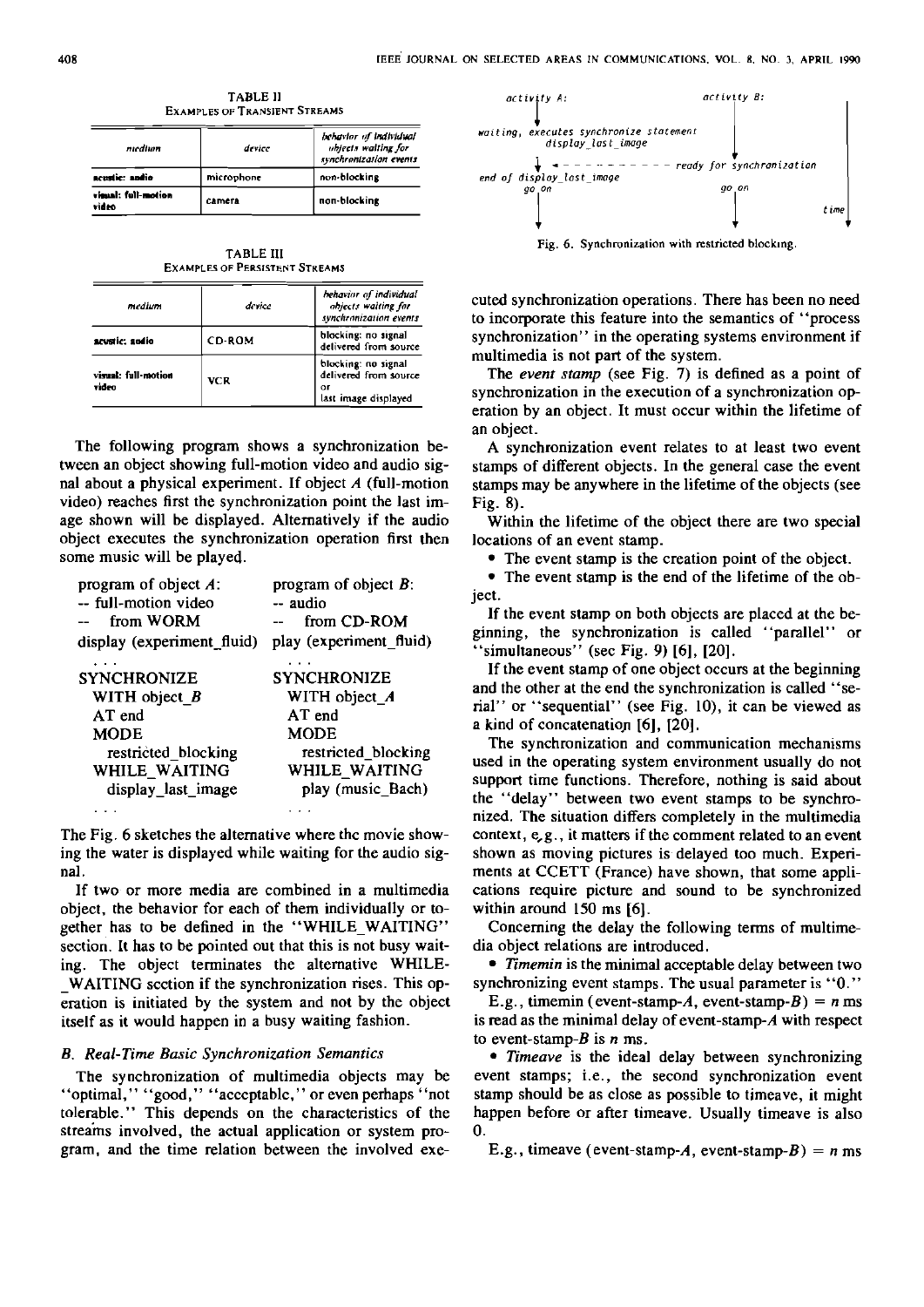



Fig. 8. Relation between event stamps-general case.

| event   | stop  | theginning | of        | object | A      |     |     |     |     |     |     |     |     |     |     |     |     |     |     |     |     |     |     |     |     |     |     |     |     |     |     |     |     |     |     |     |     |     |     |     |     |     |     |     |     |     |     |     |     |     |     |     |     |     |     |     |     |     |     |     |     |     |     |     |     |     |     |     |     |     |     |     |     |     |     |     |     |     |     |     |     |     |     |     |     |     |     |     |     |     |     |     |     |     |     |     |     |     |     |     |     |
|---------|-------|------------|-----------|--------|--------|-----|-----|-----|-----|-----|-----|-----|-----|-----|-----|-----|-----|-----|-----|-----|-----|-----|-----|-----|-----|-----|-----|-----|-----|-----|-----|-----|-----|-----|-----|-----|-----|-----|-----|-----|-----|-----|-----|-----|-----|-----|-----|-----|-----|-----|-----|-----|-----|-----|-----|-----|-----|-----|-----|-----|-----|-----|-----|-----|-----|-----|-----|-----|-----|-----|-----|-----|-----|-----|-----|-----|-----|-----|-----|-----|-----|-----|-----|-----|-----|-----|-----|-----|-----|-----|-----|-----|-----|-----|-----|-----|-----|-----|-----|-----|-----|
| $delay$ | +     | +          |           |        |        |     |     |     |     |     |     |     |     |     |     |     |     |     |     |     |     |     |     |     |     |     |     |     |     |     |     |     |     |     |     |     |     |     |     |     |     |     |     |     |     |     |     |     |     |     |     |     |     |     |     |     |     |     |     |     |     |     |     |     |     |     |     |     |     |     |     |     |     |     |     |     |     |     |     |     |     |     |     |     |     |     |     |     |     |     |     |     |     |     |     |     |     |     |     |     |     |
| event   | stomp | at         | beginning | of     | object | B   |     |     |     |     |     |     |     |     |     |     |     |     |     |     |     |     |     |     |     |     |     |     |     |     |     |     |     |     |     |     |     |     |     |     |     |     |     |     |     |     |     |     |     |     |     |     |     |     |     |     |     |     |     |     |     |     |     |     |     |     |     |     |     |     |     |     |     |     |     |     |     |     |     |     |     |     |     |     |     |     |     |     |     |     |     |     |     |     |     |     |     |     |     |     |     |
| __      | __    | time       | ...       | ...    | ...    | ... | ... | ... | ... | ... | ... | ... | ... | ... | ... | ... | ... | ... | ... | ... | ... | ... | ... | ... | ... | ... | ... | ... | ... | ... | ... | ... | ... | ... | ... | ... | ... | ... | ... | ... | ... | ... | ... | ... | ... | ... | ... | ... | ... | ... | ... | ... | ... | ... | ... | ... | ... | ... | ... | ... | ... | ... | ... | ... | ... | ... | ... | ... | ... | ... | ... | ... | ... | ... | ... | ... | ... | ... | ... | ... | ... | ... | ... | ... | ... | ... | ... | ... | ... | ... | ... | ... | ... | ... | ... | ... | ... | ... | ... | ... | ... |



is read as the average delay of event-stamp-A with respect to event-stamp- $B$  is  $n$  ms.

*Timemux* or "time-out" refers to the maximal acceptable dehy between synchronizing event stamps. Usual parameters vary depending on the media involved and on the task to be performed.

E.g., timemax (event-stamp-A, event-stamp-B) =  $n$  ms is read as the maximal delay of event-stamp-A with respect to event-stamp-B is *n* ms.

The operands "timemin" and "timemax" are not commutative. This characteristic provides the power to specify a different delay depending on which multimedia object executes its synchronizing operation first. The functions timemin, timeave, and timemax can be combined by the logical AND operator (in special cases some of the expressions are equivaleni).

#### *expression meaning*

| <i><u>CAPI COOLVIL</u></i> | ,,,,,,,,,,,,                                                                  |
|----------------------------|-------------------------------------------------------------------------------|
| timemin $( \ldots )$       | see above.                                                                    |
| timemax $( \ldots )$       | sce above.                                                                    |
| timeave $(\ldots)$         | see above.                                                                    |
| timemin () AND             | synchronization should                                                        |
| timemax $(\ldots)$         | take place between time-<br>min and timemax (time in-<br>terval).             |
| timemin $($ ) AND          | synchronization should                                                        |
| timeave $(\ldots)$         | take place as close as pos-<br>sible to timeave, but never<br>before timemin. |
| timemax () AND             | synchronization should                                                        |
| timeave $(\ldots)$         | take place as close as pos-<br>sible to timeave, but never<br>after timemax.  |
| timemin $(., .)$ AND       | synchronization should                                                        |
| timemax $( \ldots )$       | take place as close as pos-                                                   |
| AND timeave $(\ldots)$     | sible to timeave, but be-<br>tween timemin and time-                          |
|                            |                                                                               |

max.



Fig. 10. Relation between event stamps-"sequential synchronization."

After introducing timemax, the exception of a delay greater than timemax has to be handled and incorporated into the concept. The same applies to timemin. The excepiion defines a set of actions. This exception handling is similar to the definition of the behavior of multimedia streams in the restricted blocking concept.

The following example is based on the program of Fig. 6.

| program of object $A$ :<br>-- full-motion video<br>-- from WORM | program of object $B$ :<br>-- audio<br>from CD-ROM |
|-----------------------------------------------------------------|----------------------------------------------------|
| display (experiment fluid)                                      | play (experiment_fluid)                            |
| <b>SYNCHRONIZE</b>                                              | <b>SYNCHRONIZE</b>                                 |
| WITH object $B$                                                 | WITH object A                                      |
| AT end                                                          | AT end                                             |
| MODE                                                            | MODE                                               |
| restricted_blocking<br>WHILE WAITING                            | restricted blocking<br>WHILE WAITING               |
| display last image                                              | play (music Bach)                                  |
| <b>TIMEMIN 0</b>                                                | TIMEMIN 0                                          |
| TIMEMAX 1 s                                                     | TIMEMAX 2 s                                        |
| <b>TIMEAVE 0</b>                                                |                                                    |
| <b>EXCEPTION</b>                                                | <b>EXCEPTION</b>                                   |
| display last image                                              | play (music Bach)                                  |
|                                                                 |                                                    |

It shows a description where the synchronization delay between the two objects should be between 1 s of the audio object ahead of the video object and 2 s of the video object ahead of the audio. This range is sketched in Fig.  $11.$  The target delay between both should be 0, i.e., no delay. The synchronization mode characierizes the behavior in ihe allowed range. The exception denotes what happens out of this range. Often the functionality remains, as outlined in this example.

An alternative description of synchronization dependencies can be done by using the three operators sequential, simultaneous, and independent. In [20], these operators serve to order multimedia mailing documents. In [Zl], the elements of a multimedia document presentation are concatenated by these "temporal operations." The semantics presented in this paper Cover all expressive power of the above mentioned operators. Indeed, with ihese three operators there is only synchronization at the beginning and end of multimedia objects (sequential, simulianeous). The "independence" is specified by the stmcturing of the objects (see the Appendix) as shown in the following example, where multimedia\_object\_text and multime-

 $\mathcal{L}$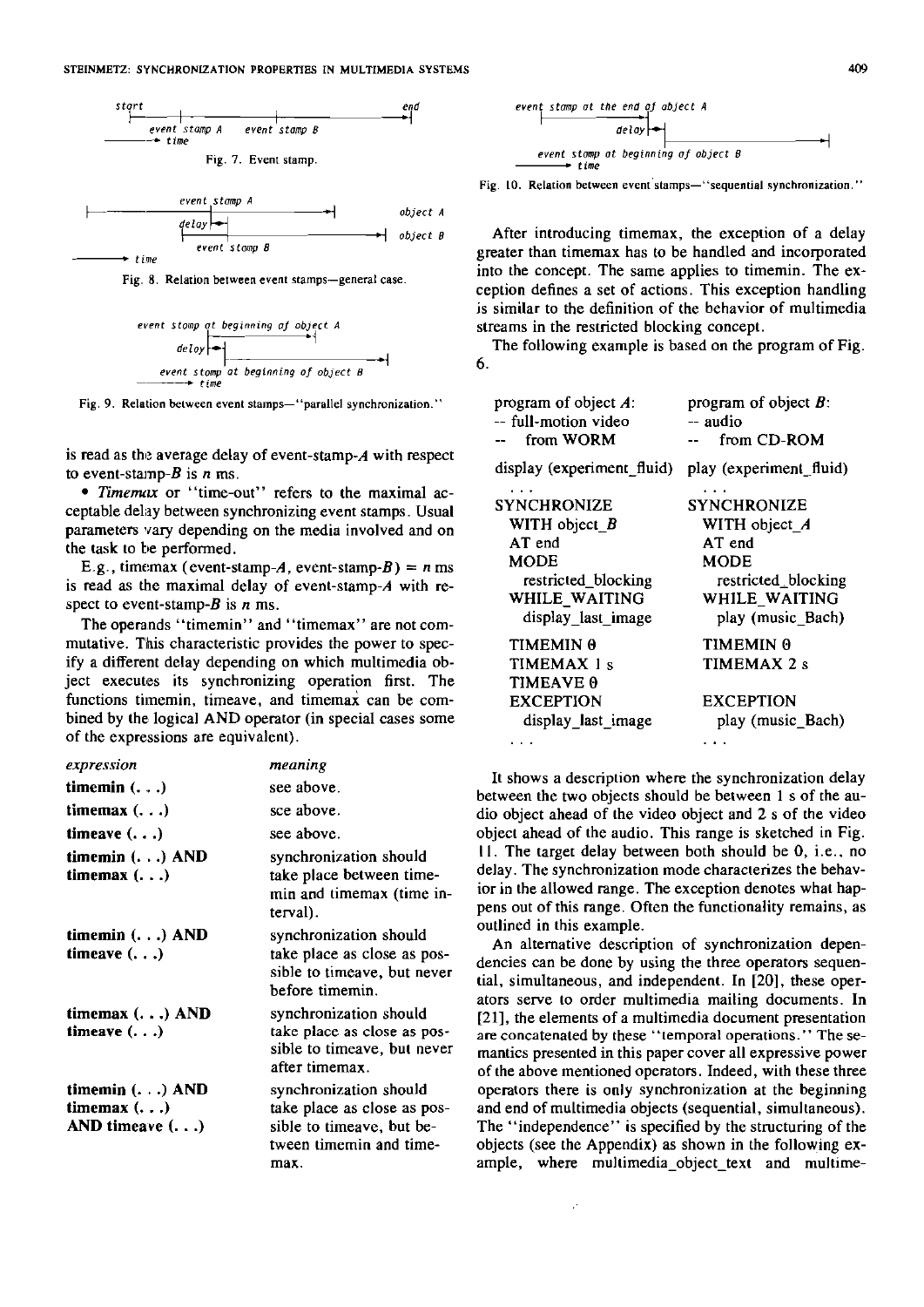

dia object voice are independent:

**COBEGIN** 

multimedia-object-text multimedia-object-voice COEND.

#### C. Continuous Synchronization

Synchronization of a multimedia object can be achieved by delaying the stream. The stream will not be blocked for the entire duration of the synchronization event, but each unit of information will be blocked/delayed for a certain period of time. This method requires a storage to act as buffer. In a video stream environment this would be possible with an intermediate video image store between the camera and the monitor as shown in Fig. 12.

The capacity of this intermediate storage with respect to the multimedia stream involved limits the use of this continuous synchronization. This synchronization could be implemented by the incorporation of synchronization markers within the data and an additional synchronization channel as descnbed in [23].

The fundamental difference to the restricted blocking concept is the level of synchronization as shown in the following Table IV. The unit of information refers to the granulanty of the multimedia stream. Synchronization can be performed between pixels of a video stream or, e.g., between whole full-screen pictures. "Continuous synchronization" deals with the lowest levels of granulanty (e.g., bytes, pixels, speech samples) whereas "restncted blocking" is concerned with more complex entities such as full-screen pictures or paragraphs of text. Each row of the Table IV Covers the entire range of granulanty. But only examples of media and units of information are outlined in the table. The columns refer to certain ordering of the units of the individual rows. No relation/ordering exists between adjacent fields of different rows such as "bit" of "data/basic information structure" and "sample/pixel" of "full-motion video."

In this chapter the enhancements to the basic characteristics of synchronization for multimedia were presented.

### V. CONCLUSION

This paper presented a fundamental survey of basic characteristics of synchronization mechanisms. It was shown that a distributed multimedia system requires further characterisiics. Therefore we developed the concept of "restncted blocking'' and incorporated real-time semantics in synchronization of multimedia objects. For the description of the above mentioned problems and solutions a multimedia object model was introduced.



Pig. **12.** Intermediate video storage.

TABLE 1V **MEDIA** DEPENDENT UNIT OF INFORMATION

|                                         | unit of information (level) |                                              |                                        |                                                                        |  |  |
|-----------------------------------------|-----------------------------|----------------------------------------------|----------------------------------------|------------------------------------------------------------------------|--|--|
| media                                   |                             | suitable for 'continuous<br>synchronization' |                                        | to be distiguished for<br>the discussion of 're-<br>stricted blocking' |  |  |
| data / basic informa-<br>tion structure | bit                         | byte                                         | packet                                 | whole<br>transmit-<br>ted infor-<br>mation                             |  |  |
| full-motion video                       | sample /<br>pixel           | line or<br>cluster                           | one full-<br>screen<br>picture         | whole<br>video in-<br>forma-<br>tion                                   |  |  |
| coded full-motion<br>video              | sample                      | coded<br>cluster                             | one full-<br>screen<br>picture         | whole<br>video in-<br>forma-<br>tion                                   |  |  |
| image                                   | pixel                       |                                              |                                        | whole<br>image                                                         |  |  |
| drawing                                 |                             |                                              | individ-<br>ual ob-<br>iccts           | whole<br>drawing /<br>object<br>tree                                   |  |  |
| text (content)                          | character                   | word $/$<br>sentence                         | рата-<br>graph                         | text doc-<br>ument                                                     |  |  |
| spreadsheet                             | cell with<br>formula        |                                              |                                        | whole<br>spreadshee                                                    |  |  |
| audio: speech                           | sample                      | ailophon<br>/ phonem                         | word /<br>sentence /<br>para-<br>graph | whole<br>audio in-<br>forma-<br>tion                                   |  |  |
| audio: music                            | sample                      |                                              | note                                   | whole<br>opus                                                          |  |  |

On the basis of the properties outlined in this paper (i.e., taking into account restricted blocking and real-time semantics) existing synchronization mechanisms can be altered or new ones defined for multimedia environments. These mechanisms can be incorporated into a specification method or directly into an implementation language by a change of the syntax and/or semantics, by appropriate subroutines, or by the respective library modules. The constructor of such mechanisms should keep in mind requirements (see [5J) concerning the modulanty of multimedia objects, expressive power of the concept itself and, ease of use.

As last example look at the correlaiion between music sound and written notes in a multimedia environment. According to the music faculiy at Brown University (US) (see [25]) the use of multimedia would revolutionize the teaching of music. It would be possible to connect written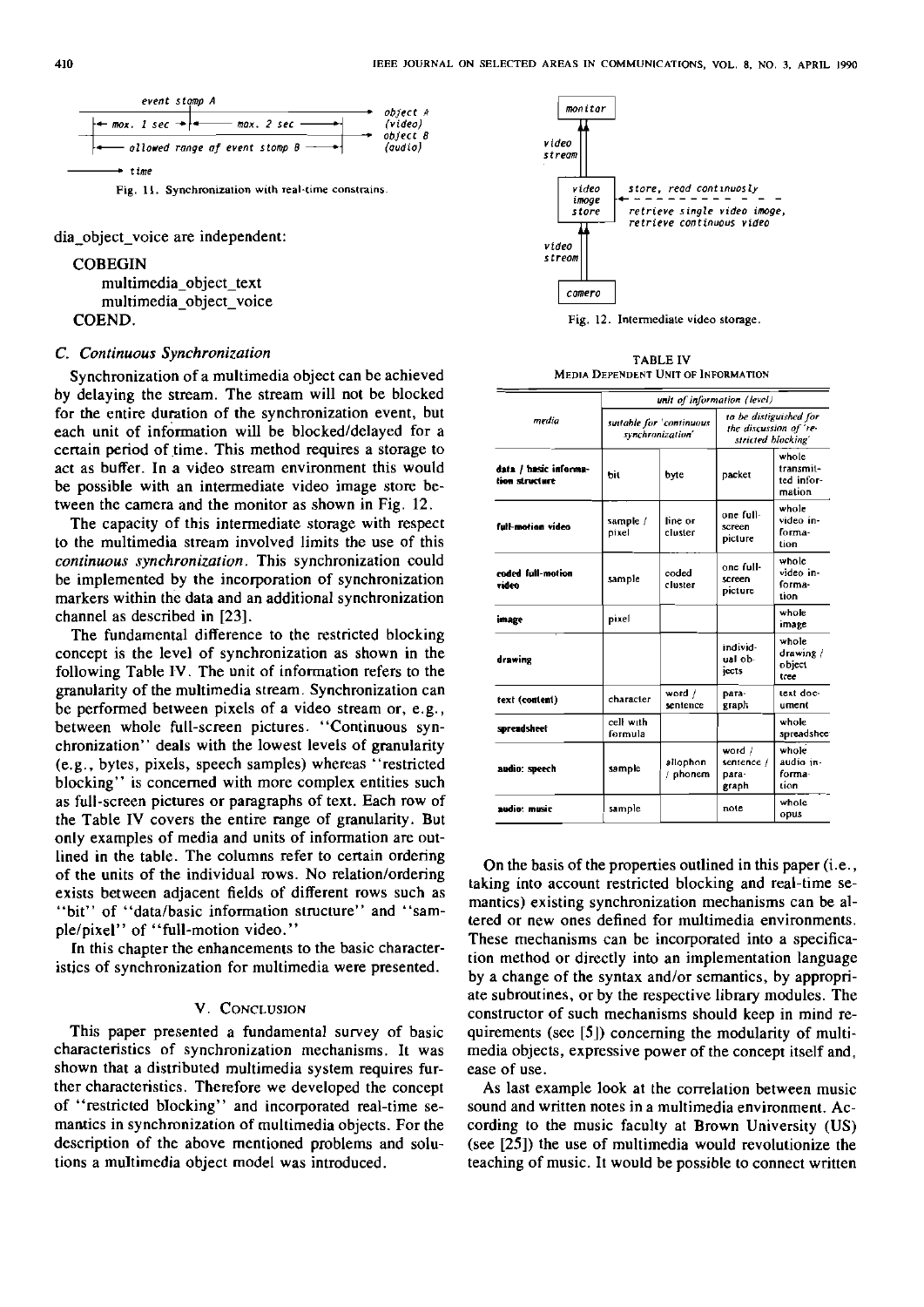notes to interpreted musical sounds in an integrated music editor, a piano keyboard, and a synthesizer. Apart from conversion mechanisms (written notes to music sound and perhpas vice versa) the basic feature in this context will be an efficient synchronization mechanism which incorporates real-time aspects as those described in this paper.

#### **APPENDIX**

THE SPECIFICATION, THE CREATION, AND THE LIFETIME OF OBJECTS

In order to complete the taxonomy of synchronization characteristics in this chapter we describe the properties of specification, creation and lifetime of objecis.

Objects can interact only if ihey act at least partially in parallel. The environment must provide the ability to create and finish (delete, kill) objects. There is no need for any special feature to be provided in the multimedia context, but in this chapier we Want to briefly survey the possibilities; i.e., the described multimedia object model is not restricted to any of the following categories.

**1)** The process of *creation* of interacting objects can be initiated in many different ways. The creation covers concepts like coroutines as well as objects started on different processors. Remark: Coroutines transfer the control by 'call called-process'' and "resume calling-process" (see, e.g., Simula **[7])** and do not Support real parallelism.

The creation of objects may occur *implicitly at program start, at module entry time or as a result of the <i>ex*-<br>*ecution of statements*. As typical construct is "cobegin *ecution of statements.* As typical construct is "coocgin" The author gratefully acknowledges the critical com-<br>... coend." All statements or processes (at the first level and the mode by K. Coibe, H. Sebmuta, H. Hellbegg, of hierarchy) inside this construct are executed in parallel. Schöner, and H. Stüttgen and the various discussions held An additional feature of "cobegin . . . coend" is the<br>
"single entry and single exit" property. All processes de-<br>
fined inside can only be created by execution of exactly<br>
this cobegin statement. The whole statement finis cess creation method is used. The programmer is imme-<br>diately confronted with many parallel processes.

e.g., in ADA a task type can be specified and then task variables can be declared. After the "block entry" these tasks are created (i.e., become active).

tional Siandards Institute, Inc., ANSI/MIL-STD-1815-1983, Lect.<br>of create/start statement. The explicit creation enables so-<br>Notes in Comput. Sci., no. 155, Springer-Verlag. 1983. phisticated programming with the possibility of specify- [4] F. Bican, "The worm turns," *PC Mag.*, pp. 199-224, Mar. 1988. ing complex relationships. (5) T. Bloom, "Evaluating synchronization mechanisms." in Proc. 7th

**Programming languages like ADA or CHILL and** pp. 24-32.<br>
specification methods like SDL provide such a pro-<br>
cess creation ability. [7] O. J. Dahl, B. Mychaug, and K. Nygaard, "Simula 67 Common base

2) The *power of creation* considers the point/time of [8] E. W. Dijkstra, "Cooperating sequential processes." in *Program-*<br>
niect creation, i.e., "the degree of knowledge about ob-<br>
ming Languages. F. Genuys, Ed. New Yor object creation, i.e., "the degree of knowledge about ob-<br>jects at compile time." Do we know at compile time how [9] S. R. Faulk and D. L. Pamas, "On synchronization in hard-real-time<br>systems "Commun. 4CM vol. 31, no. 3, n jects at compile time." Do we know at compile time how [9] S. R. Faulk and D. L. Parnas. "On synchronization in hard-real-time<br>many objects will exist at run time? Of course, this may [10] N. Francez and S. A. Yemini, "Sym depend upon certain parameters, but these parameters may tim." ACM Trans. Programming Languages Syst., vol. 7, no. 4, pp.<br>  $622-636$ , Oct. 1985. be fixed at compile time.

• In the *static* case we have the knowledge at compile-

time. The original version of CSP allowed only static process creation. Multimedia deals with physical resources (e.g.. a microphone); multimedia objects are aitached to such resources. The knowledge of real resource allocation requirements at cornpile time enables a more sophisticated program test and validation.

• Most of the specification methods and parallel programming languages allow *dynamic* objeci creation. The amount of objects is detemined at run time. A more flexible handling of the multimedia objects and real resources is possible. SDL and ADA allow dynamic process creation.

3) The *lifetime* of the interacting objects stops (terminates) according to very different rules. An object may terminate

• by reaching the end of the code (module, program),

• by the processing of a terminate statement allowed to be executed by the object itself,

by the proccssing of a terminate statement allowed to be executed by the parent object (e.g., kill ..object-id..),

• by the processing of a terminate statement allowed to be cxecuted by any objeci with appropriate rights, and

• only if all all related objects (e.g., sons) have finished (e.g., "cobegin .. coend").

As analyzed in the context of our pmject no extension specific to multimedia is required concerning the creation and the lifetime of objects.

- diately conironted with many parallel processes. [I] E. J. Addeo, A. B. Dayaa. A. D. Gelman. and **V.** F. Massa, "An ADA and SDL do have such build-in mechanisms; experimental multimedia bridging system," in Conf. Office Inform. Syst., Mar. 23-25, 1988, Palo Alto, CA. SIGOIS Bulletin. vol. 9, no. 2 and 3, pp. 236-242, Apr. and July 1988.
	- 121 G. B. Andrews and F. B. Schneider, "Concepts and notations for concurrent programming," ACM Comput. Surv., vol. 15, pp. 3-43, Mar 1983
- The alternative is the *explicit creation* by some kind [3] *The Programming Language ADA, Reference Manual*. American Na-<br>of create/start statement. The explicit creation enables so-<br>Notes in Comput Sci. no. 155. Spring
	-
	-
	- **Symp. Oper. Sysl. Prinriples.** Dec. 10-12. 1979. Pacific Gmve. CA.
	-
	- cess creation ability.<br>171 0. J. Dahl, B. Myrhaug, and K. Nygaard, "Simula 67- Common base<br>21 language," Norwegian Comput. Cent., Rep. 743, 1984.
		-
		-
		-
		- [11] N. H Gehani and W. D. Roome, "Concurrent C," Software-Practice and Experience, vol. 16, no. 9, pp. 821-844, Sept. 1988.